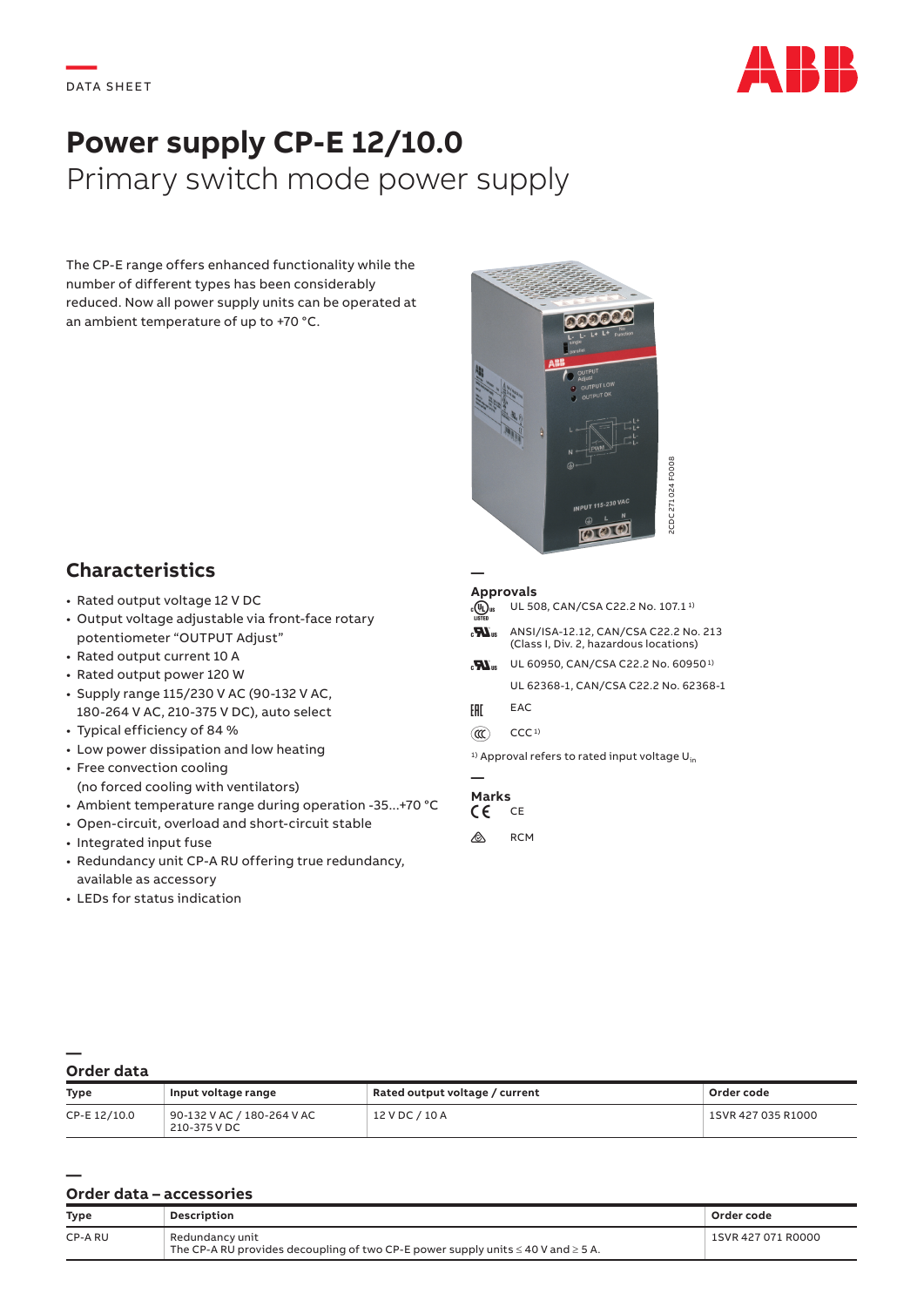## **Functions**



## **Application**

The primary switch mode power supply offers two voltage input ranges. This enables the supply with AC or DC. Furthermore it is equipped with two generous capacitors, which ensure mains buffering of at least 30 ms (at 230 V AC). That is why the devices can be used worldwide also in high fluctuating networks and battery-powered plants.

## **Operating mode**

By means of the potentiometer "OUTPUT Adjust" the output voltage can be adjusted within a range of 11.4 to 14.5 V DC. Thus, the power supply can be optimally adapted to the application, e.g. compensating the voltage drop caused by a long line length.

The green LED "OUTPUT OK" is lightening during proper operation.

The red LED "OUTPUT LOW" is lightening when the output voltage is too low.

Switch "single/parallel" for selection of single or parallel operation.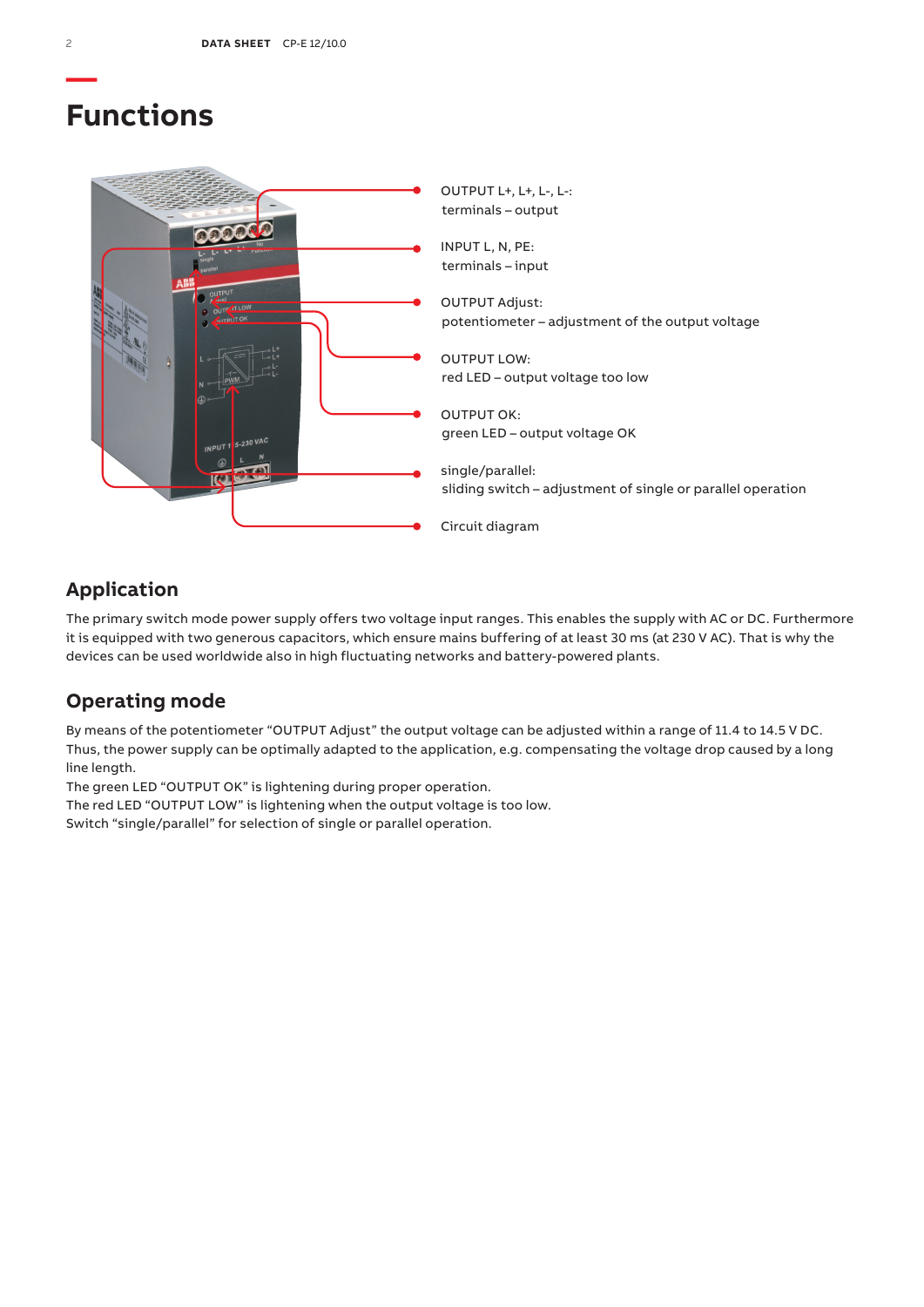## **Installation**

## **Mounting**

The switch mode power supply can be snapped on a DIN rail according to IEC/EN 60715 as shown in the accompanying picture. For that the device is set with its mounting rail slide on the upper edge of the mounting rail and locked by lifting it downwards.



## **Demounting**

Remove the switch mode power supply as shown in the accompanying picture. For that the latching lever is pulled downwards by means of the screwdriver. Alternatively you can press the unlock button to release the device. Then in both cases the device can be unhinged from the mounting rail edge and removed.



## **Mounting position**

The devices have to be mounted horizontally with the input terminals on the bottom. In order to ensure a sufficient convection, the minimum distance to other modules should not be less than 25 mm in vertical and horizontal direction.

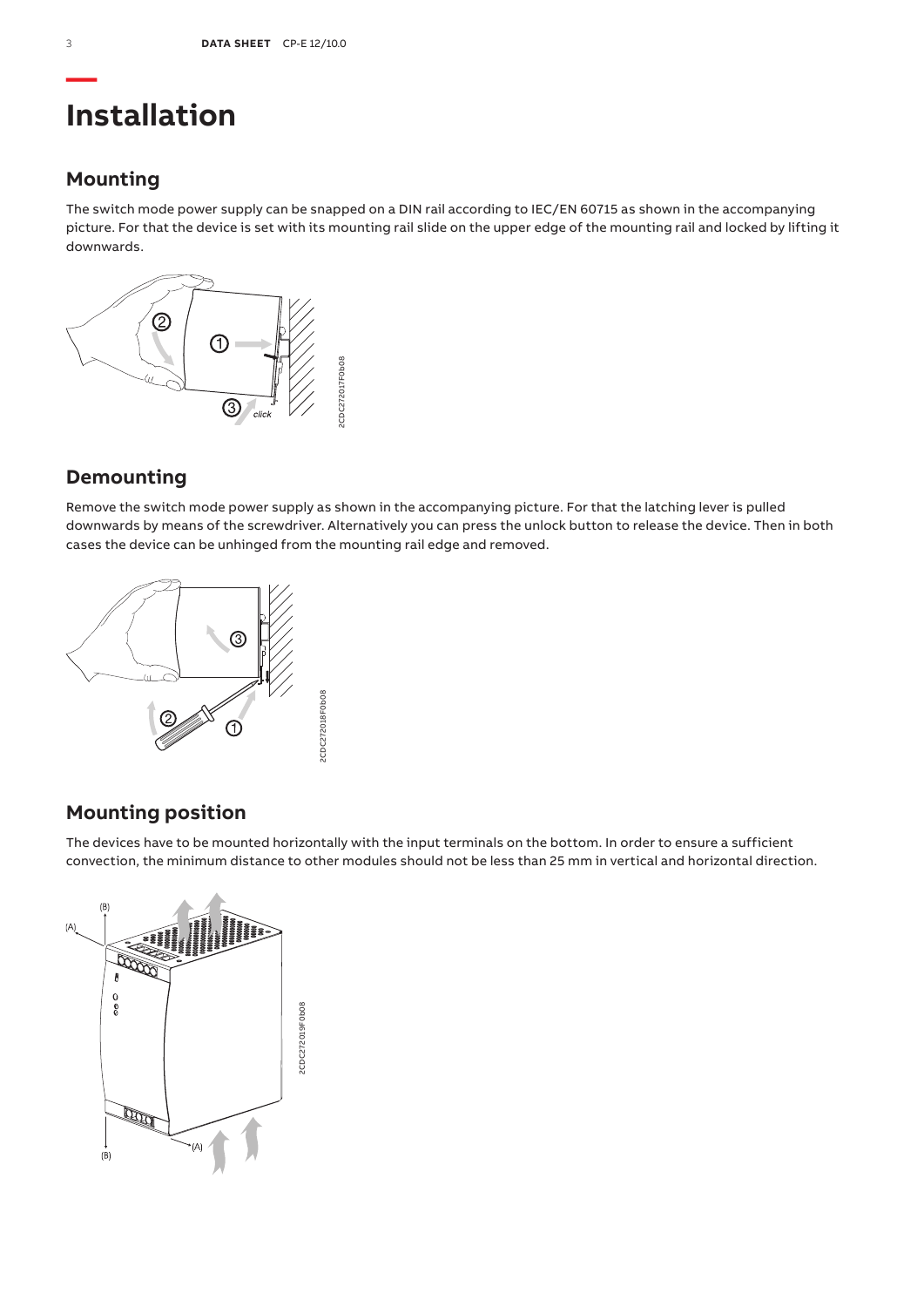## **Electrical connection**

Connect the input terminals L and N. The protective earth conductor PE must be connected. The installation must be executed acc. to EN 62368-1, provide a suitable disconnecting device (e. g. line protection switch) in the supply line. The input side is protected by an internal input fuse.

Rate the lines for the maximum output current (considering the short-circuit current) or provide a separate fuse protection. We recommend to choose the cable section as large as possible in order to minimize voltage drops. Observe the polarity. The device is overload, short-circuit and open-circuit proof. The secondary side of the power supply unit is electrically isolated from the input and internally not earthed (SELV) and can therefore be earthed by the user according to the needs with L+ or L- (PELV).

## **Connection diagram**

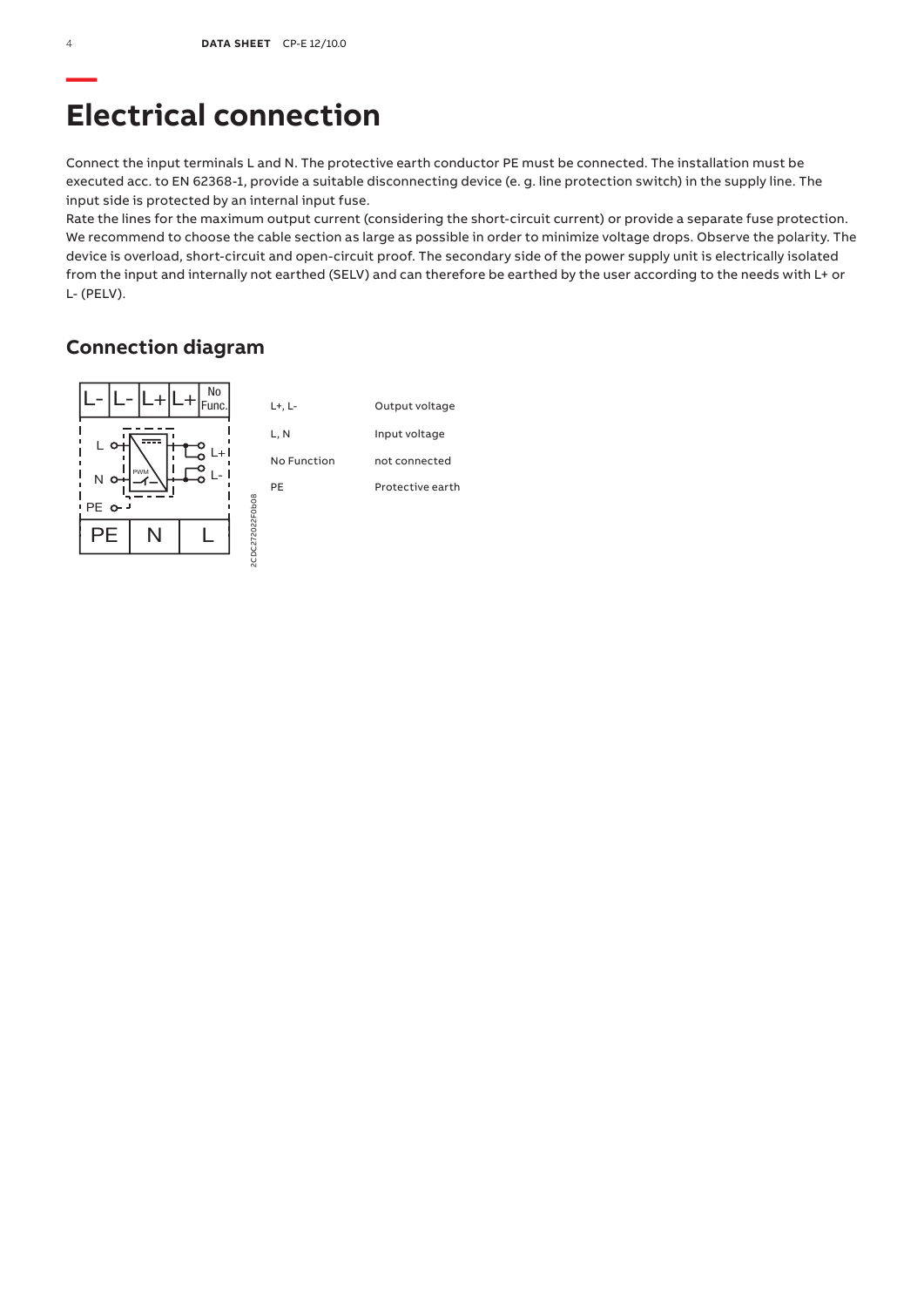# **Safety instructions and warnings**



### **In operation pay attention to:**

- Do not modify the installation (primary and secondary side)! High current! Risk of electric arcs and electric shock (danger to life)!
	- Risk of burns: Depending on the operation conditions the housing can become hot.
- The device contains no user serviceable parts. In any case of device malfunction please send the unit back to manufacturer.

The device must be installed by qualified persons only and in accordance with the specific national regulations (e. g. VDE, etc.).

The CP-E power supplies are chassis-mounted units. It is maintenance-free and does not contain any integral setting elements and should therefore not be opened.



- Read the operating and installation instructions carefully and completely!
- Disconnect the system from the supply network and protect against switching on!



### **CAUTION**

Improper installation/operation may impair safety of personnel and cause operational difficulties or destruction of the unit.



### **WARNING**

### **Before start of operation the following must be ensured:**

- Connection to mains or DC supply according to the specific national regulations for class of protection I. Power supply cables and unit must be sufficiently fused. A disconnecting device has to be provided for the end product to disengage unit and supply cables from supply mains if required.
- Rate the output lines for the output current of the power supply and connect them with the correct polarity.
- In order to ensure sufficient convection the distance to the other devices has to be considered.



## **WARNING**

### **Danger to life!**

Never carry out work when voltage is present. The power supply contains components with high stored energy and circuits with high voltage! Do not introduce any objects into the unit and do not open the unit. With some units of this range the output is capable of providing hazardous energy. Ensure that the service personnel is protected against inadvertent contact with parts carrying energy. If the internal fuse is blown most probably the device is defect. In this case an examination of the device by the manufacturer is necessary.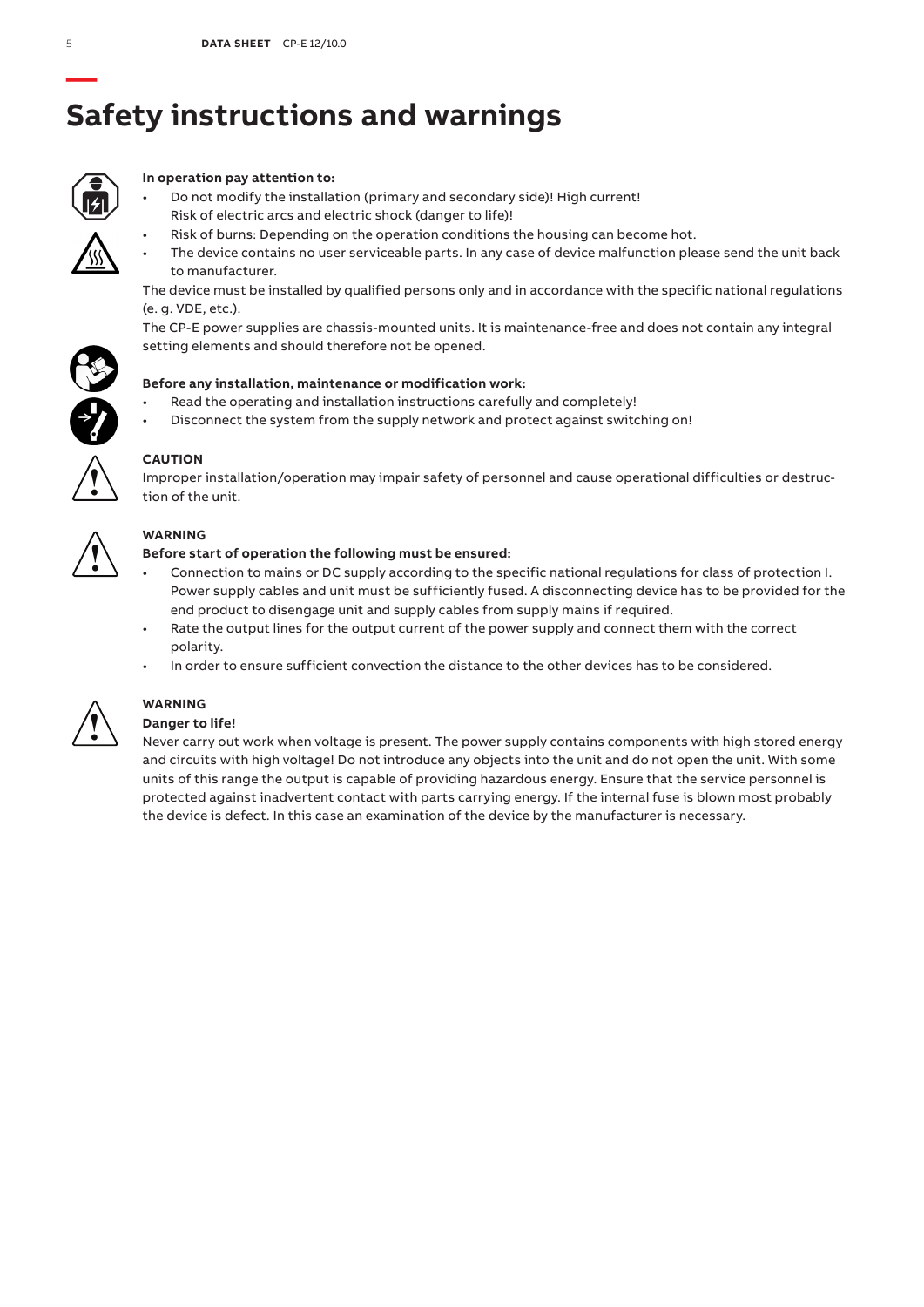# **Technical data**

Data at  $T_a$  = 25 °C, U<sub>in</sub> = 230 V AC and rated values, unless otherwise indicated

### **Input circuits**

| <b>Supply circuits</b>              |                |                               |
|-------------------------------------|----------------|-------------------------------|
| Rated input voltage U <sub>in</sub> | L, N           | 115 / 230 V AC<br>auto select |
| Input voltage range                 | AC             | 90-132 V, 180-264 V           |
|                                     | DC             | 210-375V                      |
| Frequency range                     | AC             | 47-63 Hz                      |
| Typical input current               | at 115 V AC    | 2.2A                          |
|                                     | at 230 V AC    | 0.83A                         |
| Typical power consumption           |                | 143 W                         |
| Inrush current limiting             | at 115 V AC    | 24 A (max. 5 ms)              |
|                                     | at 230 V AC    | 48 A (max. 5 ms)              |
| Discharge current                   | input / output | 0.25mA                        |
|                                     | input / PE     | $3.5 \text{ mA}$              |
| Power failure buffering time        | at 115 V AC    | min. 25 ms                    |
|                                     | at 230 V AC    | min.30 ms                     |
| Internal input fuse                 |                | 3.15 A slow-acting / 250 V AC |
| Power factor correction (PFC)       |                | yes, passive, 0.7             |

### **— User interface**

| Indication of operational states |                      |                           |
|----------------------------------|----------------------|---------------------------|
| Output voltage                   | OUTPUT OK: green LED | L: output voltage OK      |
|                                  | OUTPUT LOW: red LED  | L: output voltage too low |

### **Output circuit**

**—**

| Rated output voltage                   | L+, L+, L-, L-                                             | 12 V DC                                                                              |
|----------------------------------------|------------------------------------------------------------|--------------------------------------------------------------------------------------|
| Tolerance of the output voltage        |                                                            | $0+1$ %                                                                              |
| Adjustment range of the output voltage |                                                            | 11.4-14.5 V DC                                                                       |
| Rated output power                     |                                                            | 120W                                                                                 |
| Rated output current I <sub>r</sub>    | $T_a \leq 60 °C$                                           | 10 A                                                                                 |
| Derating of the output current         | 60 °C < T <sub>a</sub> $\leq$ 70 °C                        | $2.5\%$ /°C                                                                          |
| Maximum deviation with                 | load change statical                                       | ±1 % (single mode)<br>±5 % (parallel mode)                                           |
|                                        | change of output voltage within the<br>input voltage range | ±0.5%                                                                                |
| Control time                           |                                                            | < 2 ms                                                                               |
| Starting time after applying           | at I.                                                      | max.1s                                                                               |
| the supply voltage                     | with 7000 µF                                               | max. 1.5 s                                                                           |
| Rise time                              | at I,                                                      | max. 150 ms                                                                          |
|                                        | with 7000 µF                                               | max. 500 ms                                                                          |
| Fall time                              |                                                            | max. 150 ms                                                                          |
| Residual ripple and switching peaks    | $BW = 20 MHz$                                              | 50 mV                                                                                |
| Parallel connection                    |                                                            | configurable, to increase power, up to 3 devices,<br>min. 0.1 $I_r$ – max. 0.9 $I_r$ |
| Series connection                      |                                                            | yes, to increase voltage, max. 2 devices                                             |
| Resistance to reverse feed             |                                                            | max. 18 V DC                                                                         |

**—**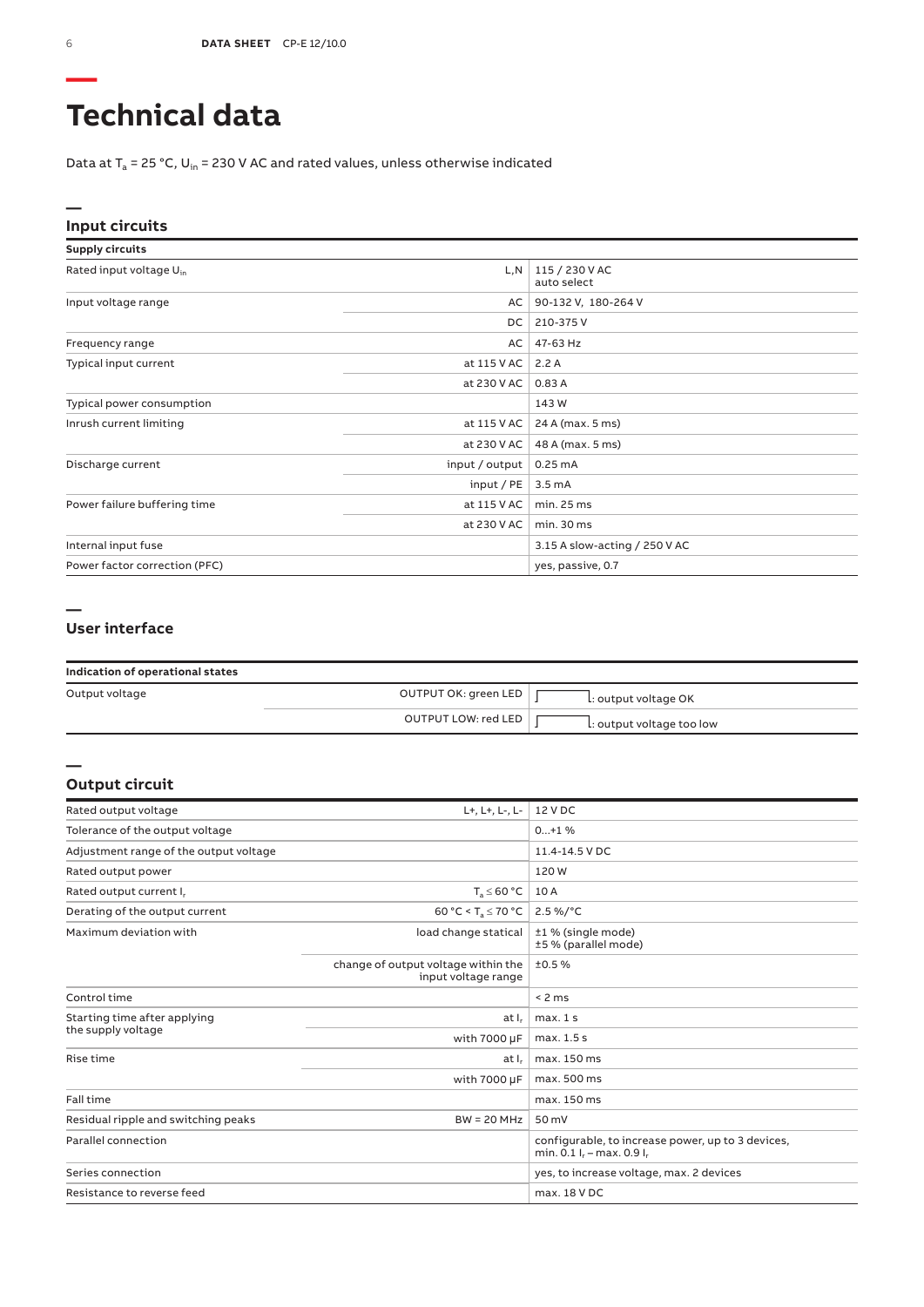#### **Output circuit – no-load, overload and short-circuit behaviour**

| Characteristic curve of output | U/I characteristic curve                |
|--------------------------------|-----------------------------------------|
| Short-circuit protection       | continuous short-circuit proof          |
| Short-circuit behaviour        | continuation with output power limiting |
| Overload protection            | output power limiting                   |
| No-load protection             | continuous no-load stability            |
| Starting of capacitive loads   | 7000 µF                                 |

#### **—**

### **General data**

| Power dissipation                    |                       | typ. 24 W                                                              |
|--------------------------------------|-----------------------|------------------------------------------------------------------------|
| Efficiency                           |                       | typ. 84 %                                                              |
| Duty time                            |                       | 100%                                                                   |
| Dimensions ( $W \times H \times D$ ) |                       | 63.2 x 123.6 x 123.6 mm<br>$(2.49 \times 4.87 \times 4.87 \text{ in})$ |
| Weight                               |                       | 0.888 kg (1.958 lb)                                                    |
| Material of housing                  |                       | metal                                                                  |
| Mounting                             |                       | DIN rail (IEC/EN 60715), snap-on mounting without any tool             |
| Mounting position                    |                       | horizontal                                                             |
| Minimum distance to other units      | horizontal / vertical | 25 mm / 25 mm (0.98 in / 0.98 in)                                      |
| Degree of protection                 | housing / terminals   | IP20 / IP20                                                            |
| <b>Protection class</b>              |                       |                                                                        |

**—**

**—**

**—**

### **Electrical connection – input circuit / output circuit**

| Connecting capacity | fine-strand with wire end ferrule $\vert$ 0.2-4 mm <sup>2</sup> (24-11 AWG) |                                                         |
|---------------------|-----------------------------------------------------------------------------|---------------------------------------------------------|
|                     | fine-strand without wire end ferrule                                        |                                                         |
|                     | rigid                                                                       | $0.2 - 6$ mm <sup>2</sup> (24-10 AWG)                   |
| Stripping length    |                                                                             | 8 mm (0.31 in)                                          |
| Tightening torque   |                                                                             | input / output   1.0 Nm (9 lb.in) / 0.62 Nm (5.5 lb.in) |

### **Environmental data**

| Ambient temperature range                 |         | operation   -35+70 °C (-31+158 °F)                             |
|-------------------------------------------|---------|----------------------------------------------------------------|
|                                           |         | rated load   -35+60 °C (-31+140 °F)                            |
|                                           | storage | $-40+85$ °C (-40+185 °F)                                       |
| Damp heat                                 |         | 95 % RH, without condensation                                  |
| Vibration (sinusoidal) (IEC/EN 60068-2-6) |         | 10-500 Hz, 2 G, along X, Y, Z each axis, 60 min, for each axis |
| Shock (half-sine) (IEC/EN 60068-2-27)     |         | 15 G, 11 ms, 3 axis, 6 faces, 3 times for each face            |

**— Isolation data**

| Rated insulation voltage U. | input / output $\vert$ 3 kV AC |                                     |
|-----------------------------|--------------------------------|-------------------------------------|
|                             | input / PE $\vert$ 1.5 kV AC   |                                     |
|                             |                                | output / PE   0.5 kV AC; 0.71 kV DC |
| Pollution degree            |                                |                                     |
| Overvoltage category        |                                |                                     |

### **Standards / Directives**

| Standards              | IEC/EN 62368-1     |
|------------------------|--------------------|
| Low Voltage Directive  | 2014/35/EU         |
| Protective low voltage | SELV (IEC 60950-1) |
| <b>EMC Directive</b>   | 2014/30/EU         |
| <b>RoHS Directive</b>  | 2011/65/EU         |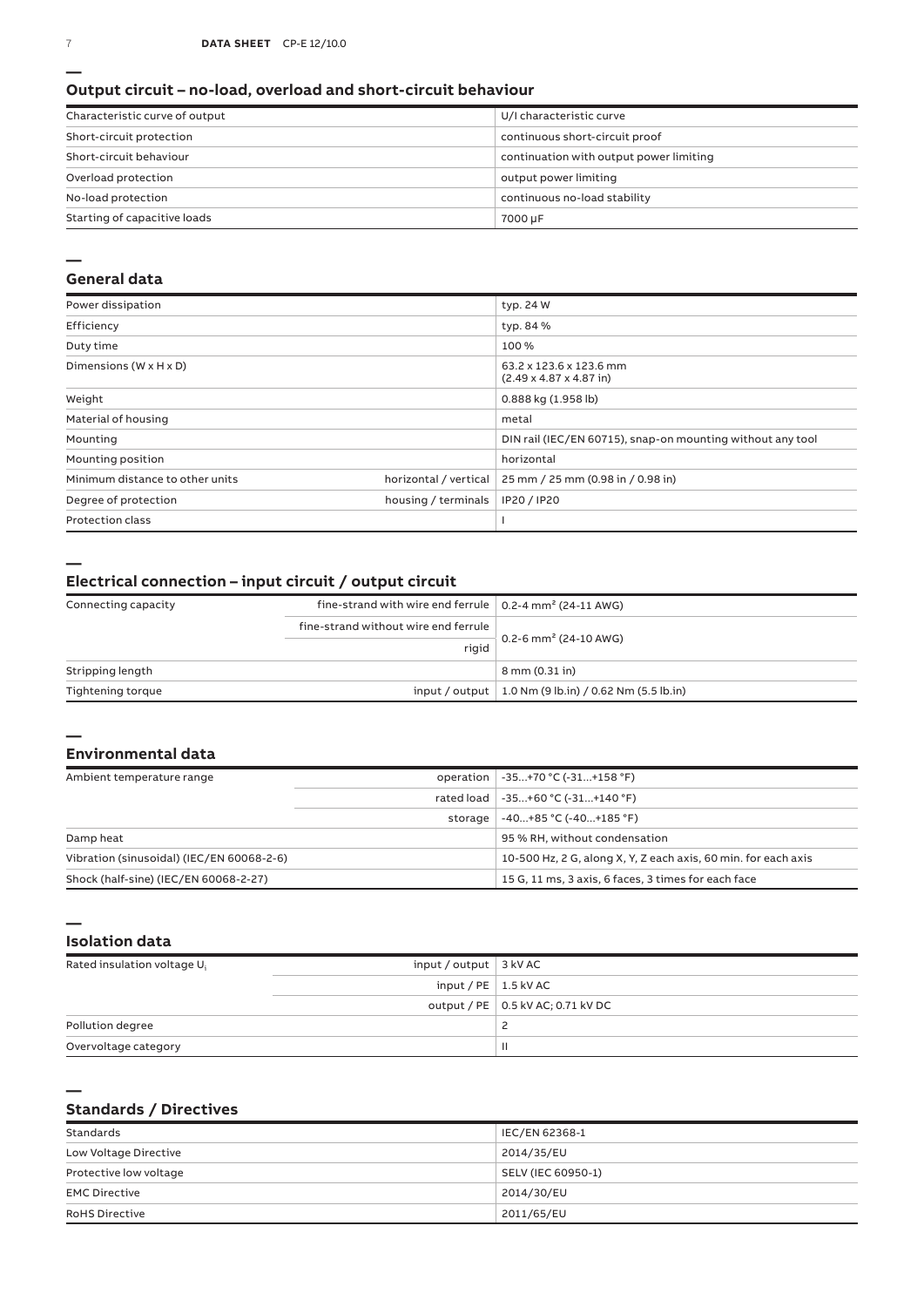### **Electromagnetic compatibility**

| Interference immunity to                                     |                        | IEC/EN 61000-6-2                                                |
|--------------------------------------------------------------|------------------------|-----------------------------------------------------------------|
| electrostatic discharge                                      | IEC/EN 61000-4-2       | Level 4 (air discharge 15 kV / contact discharge 8 kV)          |
| radiated, radio-frequency,<br>electromagnetic field          | IEC/EN 61000-4-3       | Level 3 (10 V/m)                                                |
| electrical fast transient / burst                            | IEC/EN 61000-4-4       | Level 4 (4 kV / 5 kHz)                                          |
| surge                                                        | IEC/EN 61000-4-5       | L-L Level 3 (2 kV) / L-PE Level 4 (4 kV)                        |
| conducted disturbances, induced by<br>radio-frequency fields | IEC/EN 61000-4-6       | Level 3 (10 V)                                                  |
| power frequency magnetic fields                              | IEC/EN 61000-4-8       | Level 4 (30 A/m)                                                |
| voltage dips, short interruptions<br>and voltage variations  | IEC/EN 61000-4-11      | dip: >95 % 10 ms / >30 % 500 ms<br>interruptions: >95 % 5000 ms |
| Interference emission                                        |                        | IEC/EN 61000-6-3                                                |
| high-frequency radiated                                      | IEC/CISPR 22, EN 55022 | Class B                                                         |
| high-frequency conducted                                     | IEC/CISPR 22, EN 55022 | Class B                                                         |
| limits for harmonic current emissions                        | IEC/EN 61000-3-2       | Class D                                                         |

# **Technical diagrams**

## **Output behaviour**



**Characteristic curve of output at Ta = 25 °C**

The switch mode power supply CP-E 12/10.0 is able to supply at 12 V DC output voltage and

- at an ambient temperature of:
- ≤ 60 °C a continuous output current of approx. 10 A
- at ambient temperatures of:

60 °C <  $T_a \le 70$  °C the output power has to be reduced by 2.5 % per °C temperature increase.

If the switch mode power supply is loaded with an output current > 10 A, the operating point is passing through the U/I characteristic curve shown.

**—**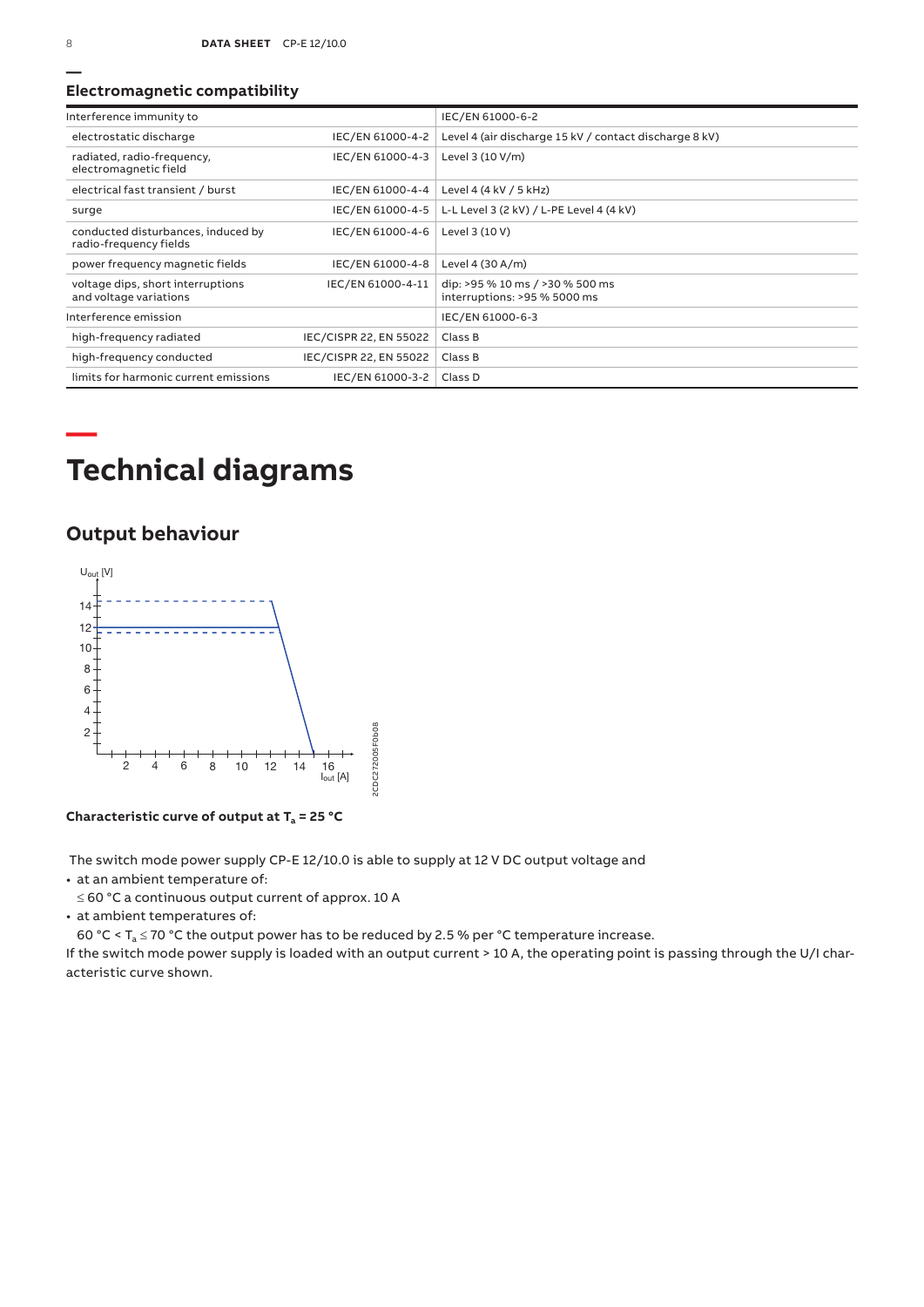## **Temperature behaviour**



**Characteristic curve of temperature at rated load**

## **— Dimensions**

in mm [inches]





### **Dimensions accessories**

in mm [inches]



**CP-A RU**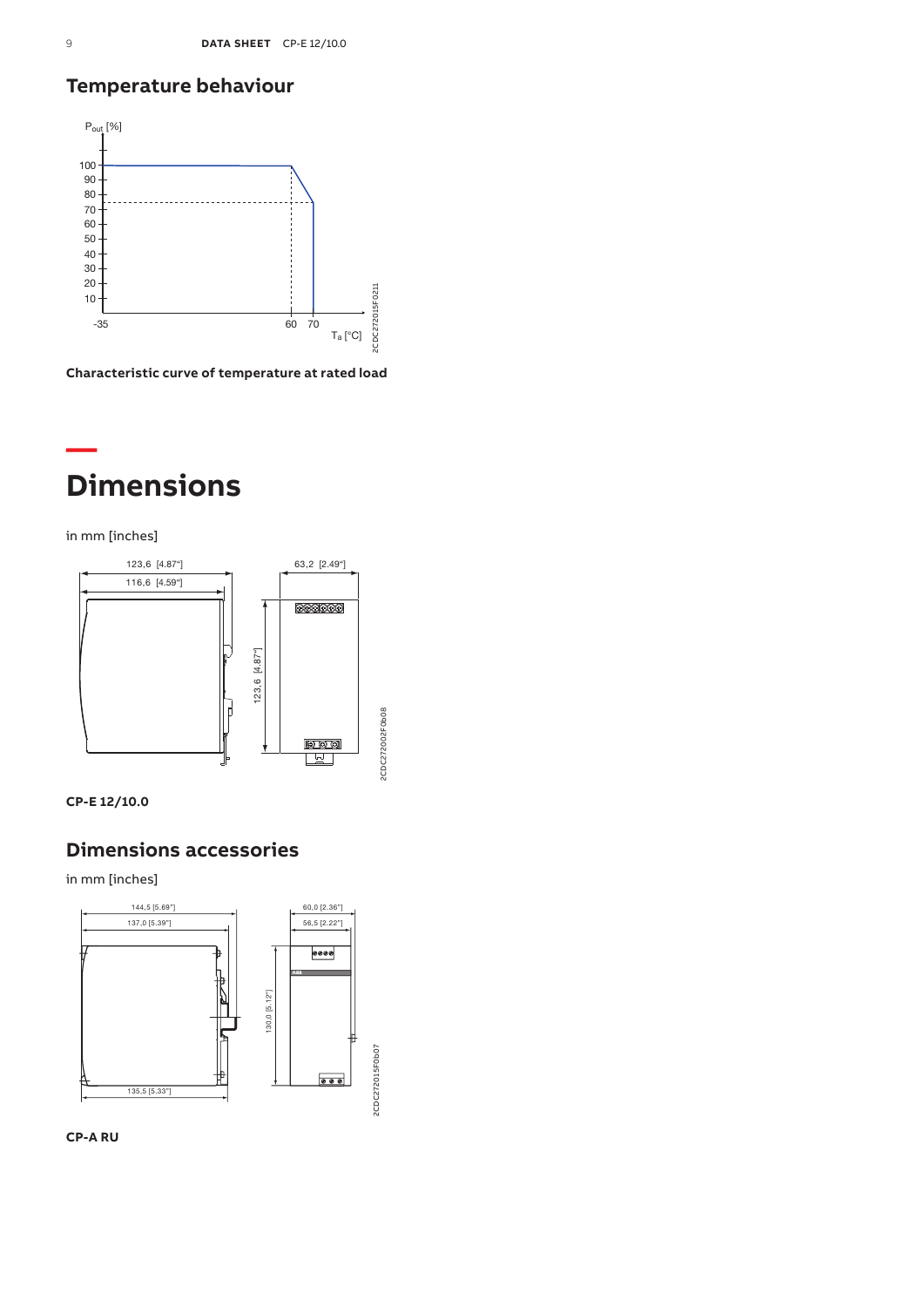# **Further documentation**

| Document title                 | Document type       | Document number    |
|--------------------------------|---------------------|--------------------|
| Electronic Products and Relays | Technical catalogue | 2CDC 110 004 C02xx |
| Power Supply Units             | Application manual  | 2CDC 114 048 M020x |
| Redundancy unit CP-A RU        | Data sheet          | 2CDC 114 036 D0202 |

You can find the documentation on the internet at www.abb.com/lowvoltage -> Automation, control and protection -> Power supplies.

# **— CAD system files**

You can find the CAD files for CAD systems at http://abb-control-products.partcommunity.com -> Low Voltage Products & Systems -> Control Products -> Power Supplies.